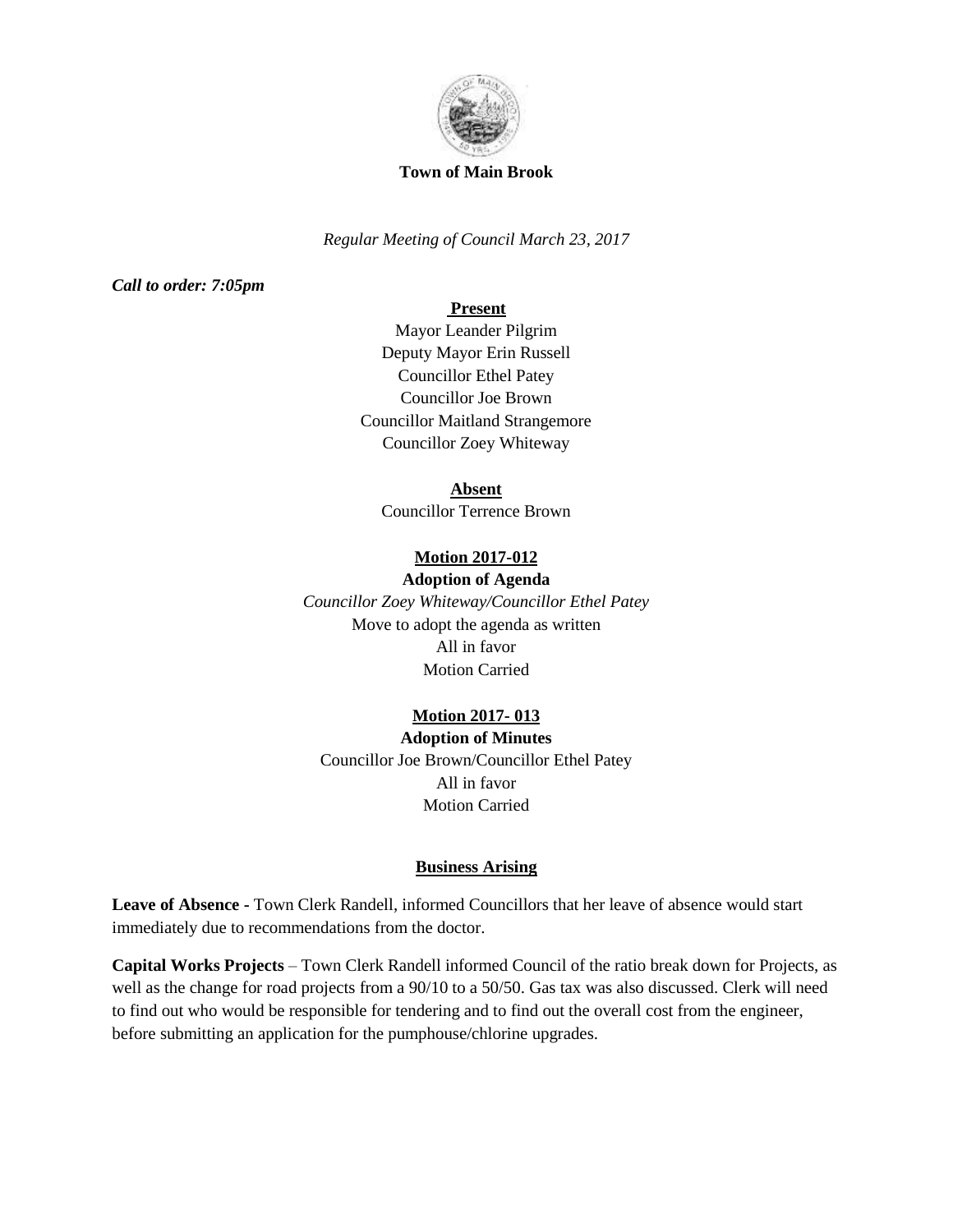## **New Business**

**Janitorial –** Clerk Randell informed Council that Mrs. Barrett has resigned with the Town for janitorial duties due to personal reasons. The council all agreed that the Town should give her an appreciation gift/card to thank her for her service. After further discussion, it was decided that the Town would look for quotes as soon as possible for janitorial. All agreed.

#### **Motion 2017-014**

*Deputy Mayor Erin Russell/Councillor Joe Brown* Moved to get a gift card for \$100 and request for quotes for Janitorial All in favor Motion Carried

**Casual Clerk –** Clerk informed Council that Ms. Hurley has a new job and would is requesting a leave of absence for six months from her casual clerk position as it would interfere with her new job hours.

#### **Motion 2017-015**

*Councillor Maitland Strangemore/Councillor Zoey Whiteway* Move to approve Ms. Hurley's leave of absence for six months to return in September 2017. All in favor Motion Carried

**Tables for Wedding** – Resident requested tables for September wedding. Council granted request

**Hydraulic Oil** – Council agreed that the oil from old loader will be sold to Tuckamore Lodge. Clerk will send an invoice for \$100 for 3- 5 gallon buckets.

**Northern Peninsula Regional Service Board** – Clerk Randell informed Council that there will be an annual fee for the Town of Main Brook for \$115.50 for garbage collection.

#### **Additions made by Mayor Pilgrim**

**St. Patrick's Day** – Mayor Pilgrim inquired about why the Town office was closed on St.Patrick's Day. Clerk Randell informed that this holiday was a provincial government holiday of which the town has been following for years with all other towns, as well, Clerk Randell presented a copy of these holidays for review if needed for future reference.

**Business Tax** – Mayor Pilgrim requested a breakdown of the business tax . Clerk Randell explained the Mil rate as well as the utility rate to all members.

**Town Clerks Office** – Mayor Pilgrim questioned Clerk Randell about the reasons for 2 individuals being in the office during office hours. Clerk Randell explained to Mayor Pilgrim that it was for Photocopying for the TIOW program. Mayor Pilgrim also questioned why Clerk Randell has gone to Municipal Affairs